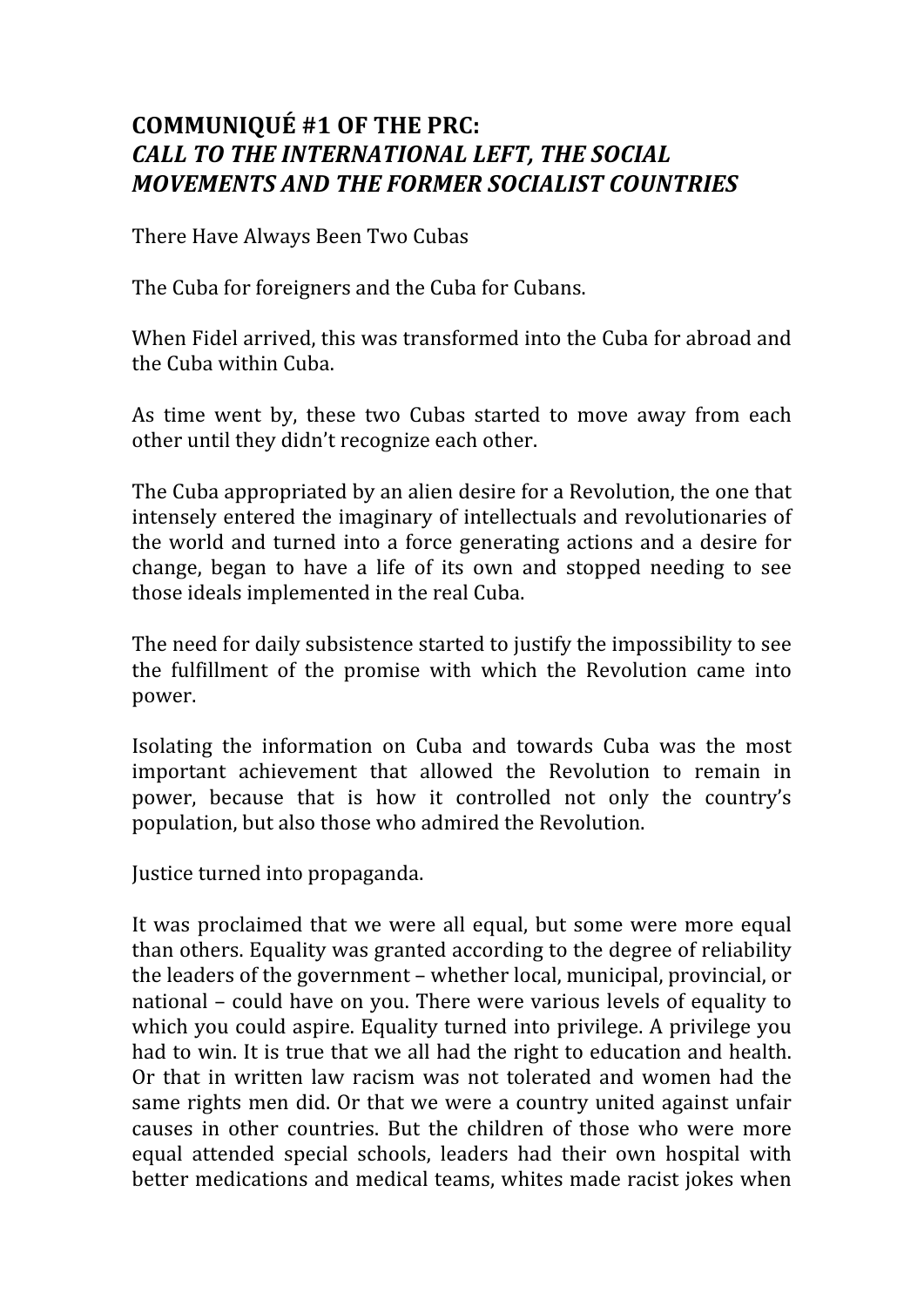a black was considered for an important position, and women were most especially to enjoy, quoting Fidel Castro in the 1992 National Assembly: "these are exceedingly educated and very healthy *jineteras* (hookers)," as the propaganda of a pimp, a procurer of his people. Cuban women were humiliated: the fate of Cuban women had been cast. Nobody could claim to our rulers that the salvation of our daily life was the responsibility of the government and not the monetary exchange derived from the vagina of a woman. Sex could not be the economic link to save the Revolution. We became a hooker country, with a policy of indulgence where we began to forget what we had thought or what was fair so as to be able to eat. We have been the most supportive against unfair causes, the most militant in favor of human rights, but only in what had to do with other countries, always in alien contexts: inside Cuba, we had to remain silent.

But the international left does not want to hear about this. It wants to continue justifying evils as miscalculations, as necessary evils for a greater good which now only exists in their nostalgic youthful memories.

They do not want to see that the Revolution is distorted. That what used to be Revolution has turned into the copyrighted brand of the generation which seized power in 1959. But this process did not begin now that capitalism seems to be the new form of saving the Revolution as an institution and not as an ideal. This distortion was always there.

From the beginning, the most beautiful women in the Havana carnival (the Carnival Stars) were brought to the leaders' parties in a sort of parade in search for wives. They were promised their entry into a "more equal" life, into elite with no "troubles." From the early times of the Revolution – while the population was wondering "what am I going to eat tonight?" – meals were brought to the houses of leaders. From the early times of the Revolution, there were some who considered themselves superior with total impunity because they were protected from all type of illegalities and absurdities which would mean jail for others. From the early times of the Revolution, leaders have drunk "the enemy's booze," as they themselves call whiskey, and Fidel has distributed Rolex watches as a not at all modest medal showing they belonged to the clan.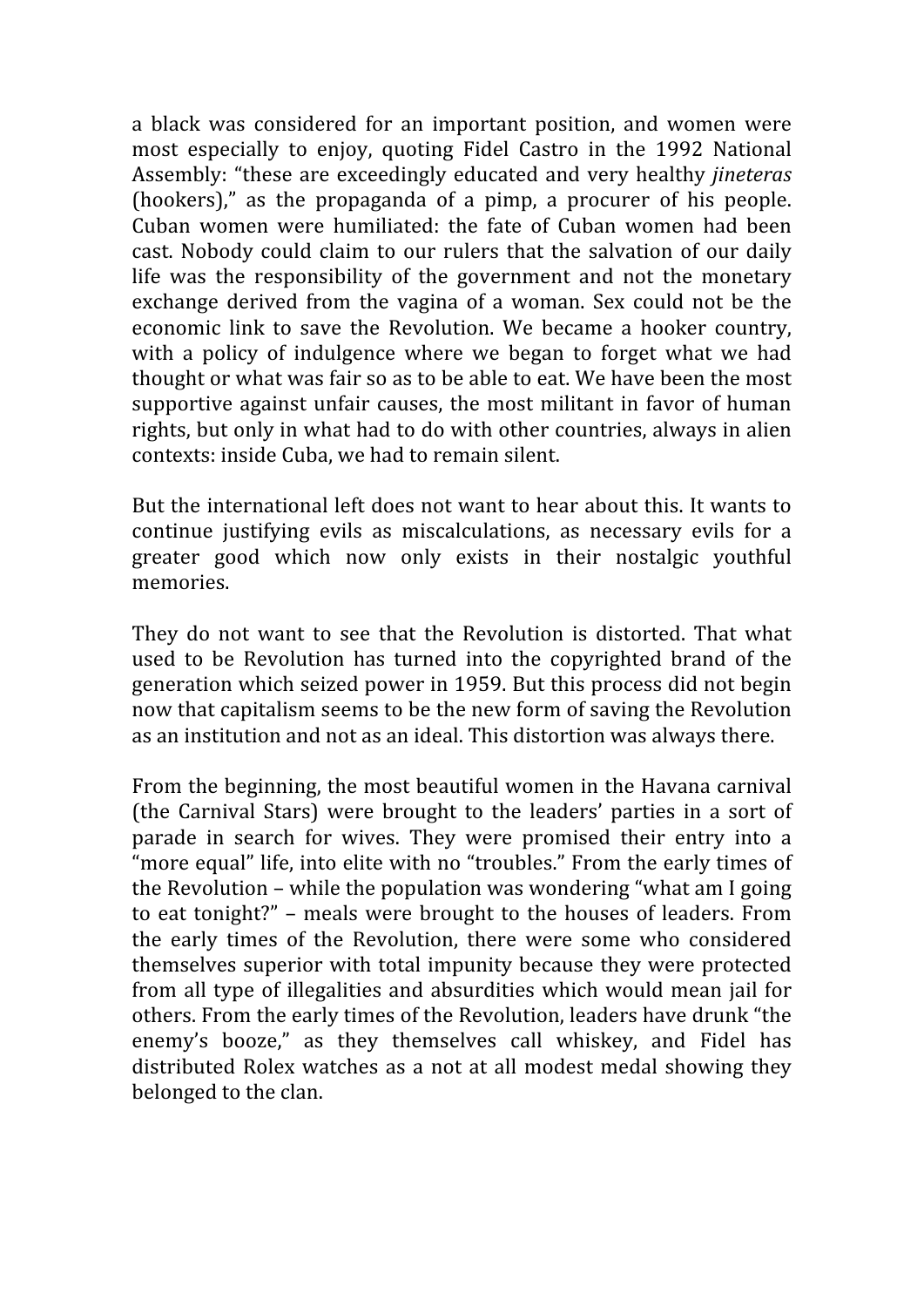Meanwhile, sacrifice is asked from the people to prove they belong to the Revolution. As happened to my uncle, who worked in a sock factory his entire life and, to achieve the required production, offered hours in which he could have been with his family, became a national vanguard, and now has nothing. Meanwhile, the revolutionary elite, with its privileges and trips abroad, was becoming a revolutionary bourgeoisie. While Cuban families find it difficult to buy a bottle of cooking oil, Fidel's son plays golf, with all the implications this has. While an inhabitant of Old Havana is taken to jail because of smoking a marijuana cigarette to evade his frustrated future, the son of one of Fidel's bodyguards, deals in drugs and is untouchable. They should know that when in Cuba my grandmother was starving, in Panama, planes full of cosmetics and clothes with French and American brands, design furniture and exquisite food were brought to Havana for Vilma Espin and family. This was bought with money of the people. This was bought with the surplus value generated by the sweat of the Cuban people.

To liberate Cuban history, letting us know the things that have happened in Cuba, is an unresolved task.

And yes: Cuba today is, and it has been for a long time, a country with social classes, with power castes, and with much poverty, a poverty that is not metaphoric, but real poverty: children with no shoes (as in those pictures from before the Revolution), the house of a friend of mine in Virgen del Camino with no roof and covered with cardboard and pieces of tin. When it rained, the house got wet and he waited for more than ten years for building materials the government was going to give him because his house was already uninhabitable. My friend died while he still waited.

Cuba is a country in which waiting has become the only verb that can be conjugated in past, present and future. And where people dream to go somewhere else in which it seems you have better dreams and, more recently, dreaming with being a capitalist without understanding what this implies.

This is not the Cuba for which we all have made sacrifices.

Cuba is today living an urgent moment.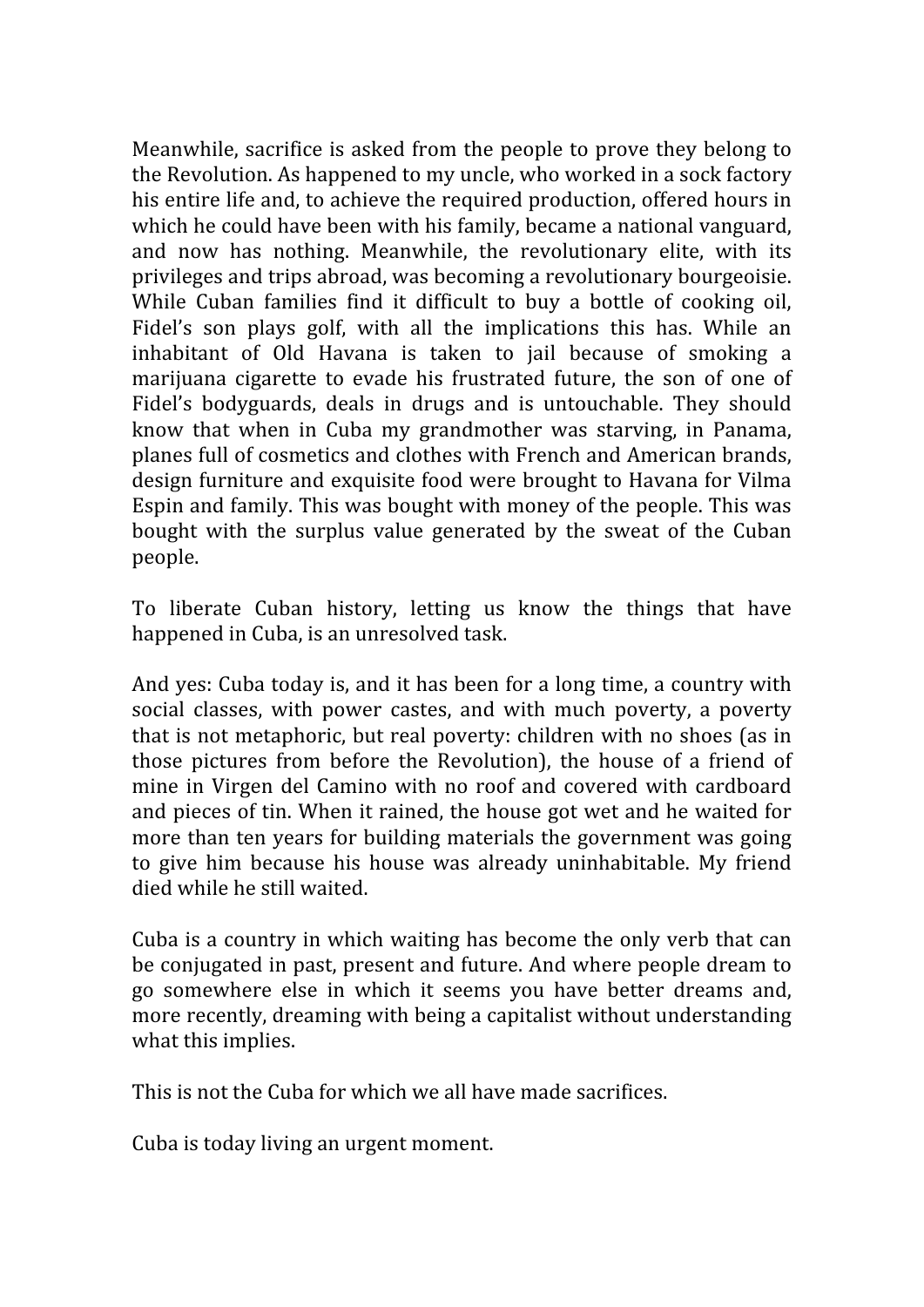Instead of a fair redistribution of wealth for everyone, this is a moment of concentration of capitals which redistribute poverty and reinforce social injustices.

In Cuba today, the defense of the workers' rights is needed. To pay a doctor for his work, so he does not have to turn into a taxi driver, thus contributing to the deterioration of the health system, is something that should be defended.

Today Cuba needs teachers to stay in Cuban schools and doctors in national hospitals, and not export them to other countries. The government has the obligation of minding its citizens first and leaving internationalism for later. And not sacrificing the quality of the Cuban people's life for the sake of internationalism. We must have a different internationalism, one without these inner costs.

In Cuba today we need to have the government know that it does not own the people living in the country and that it has no right to send them to a war in Angola without asking the people first, without consulting the people their opinion on this decision. You cannot rule a people with orders coming "from above," as if we were all part of a mass lacking persons with opinions and their own life project. The government cannot use persons as exchange money to buy oil or obtain credit with other nations.

In Cuba we need political openness today: we need to know about the topics those deciding the future of the country are now discussing. We do not need a political theater where only a monologue is played.

In Cuba today we need that those representing the people in the National Assembly, in the trade unions, in the political and mass organizations not to be afraid, not to repeat by heart and without analyzing the decisions of the president of the country; we need them to be the spokespersons of the multiple voices of the people, to be the agencies through which the decisions of the government are called into account. And if those who are now in these institutions feel they are implicated, are afraid, or know that they do not have the capacity to represent the people, which many times demands to confront the political power, I invite them to withdraw from their positions because they do not represent us.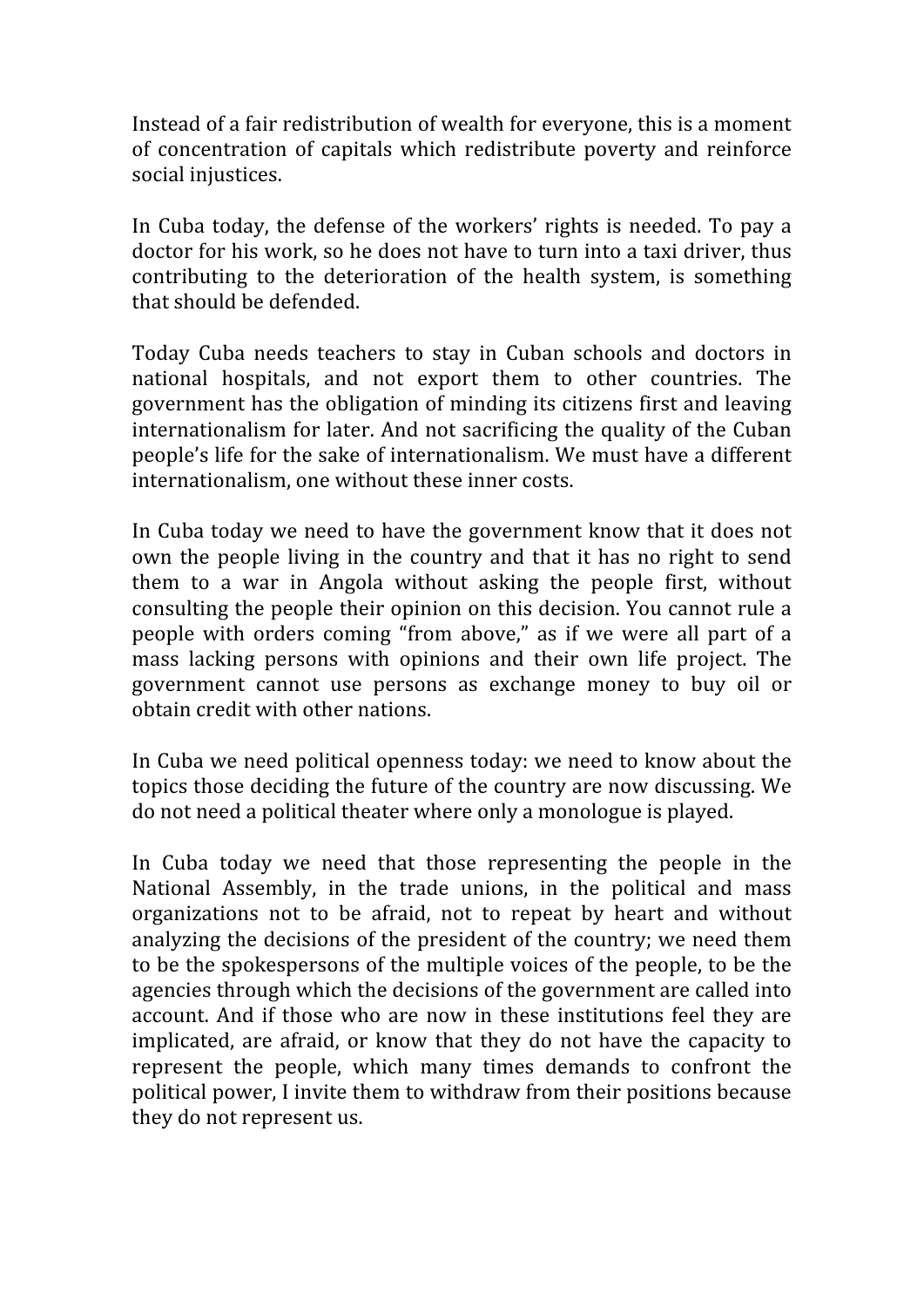We need a government in which any citizen may be able to call into account the decisions without being accused of dissent. A society in which all the voices may be heard and not silence with blows those suggesting alternatives. We need a Cuba where people are not threatened or made feel guilty because of thinking differently.

The Cuban people cannot allow the slightest doubt about a person being killed or threatened because of dissenting. The mere fact of doubting means that we cannot trust the government. It means that the government does not deserve us, because no government has the right to defend the interests of a group in power over and above the interests of the people.

The Cuban people must today have political rights of free association and freedom of expression. They must have the right to political debate. A self‐critical Cuba is necessary, because constant self‐criticism is what makes a real Revolution.

Prisoners of conscience in Cuba today should have the right to be acknowledged as political prisoners. And further more: there should not be political prisoners in our jails because voicing an opinion is not a crime.

The people of Cuba have the right to choose its heroes, whether they be Camilo Cienfuegos, Celia Sanchez, Orlando Zapata, Oswaldo Paya, or the neighbor across the street who faced up to an injustice.

The PRC proposes:

• To create in Cuba a new constituent process. A constitution not drafted by a group in power with the purpose of perpetuating in power, but made by the people and for the people. A constitution that is not adopted under pressure or intimidation of the citizens, but that emerges from open political discussion processes, searching for a continuity in which the ideas of social justice the Revolution proposed are not propaganda, but a reality for every Cuban.